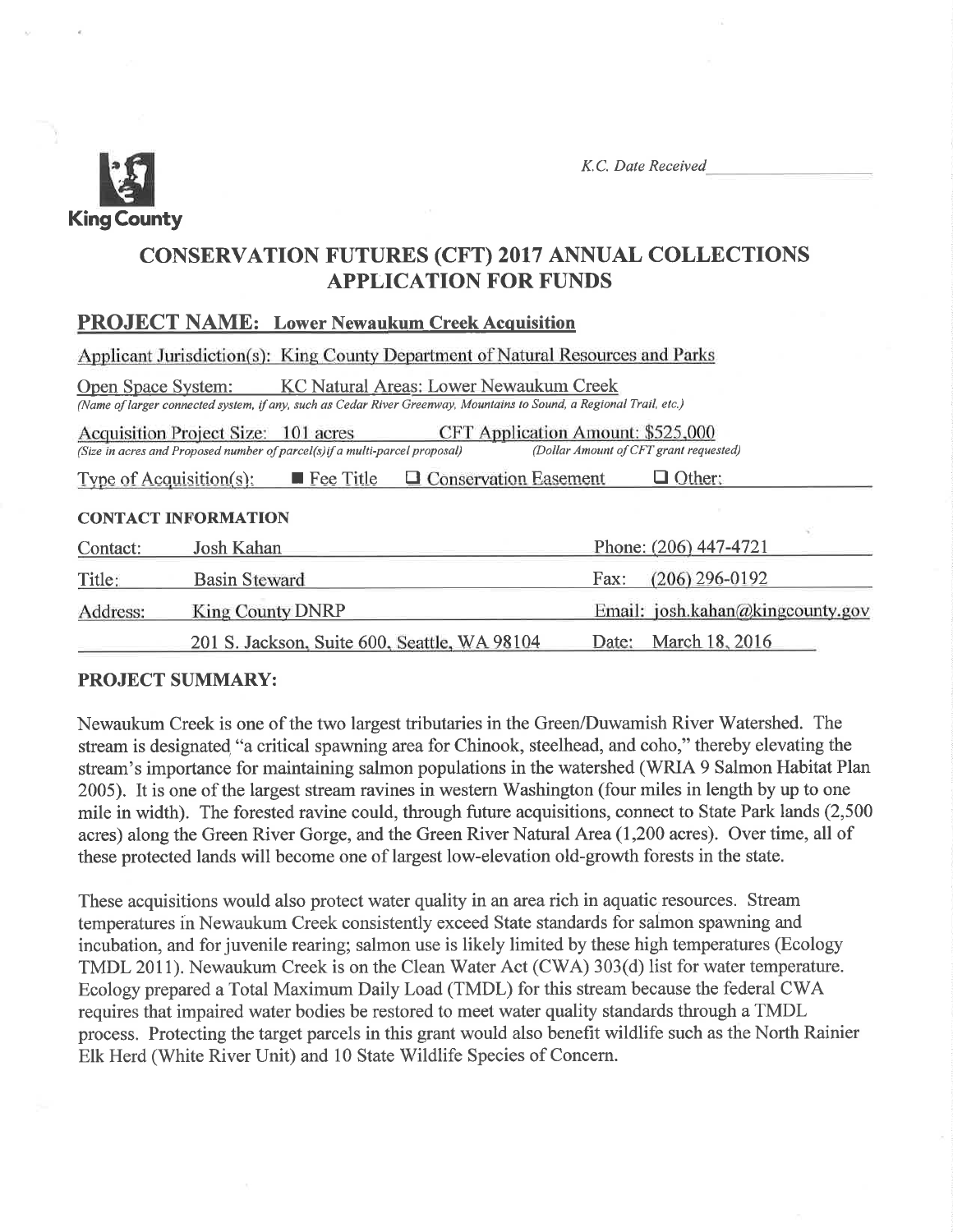# 1. OPEN SPACE RESOURCES

Review the attached evaluation criteria. For the **proposed acquisition parcel(s)**, please  $(1)$  mark those criteria that apply, and (2) describe in the space below how the proposed acquisition satisfies each marked criteria.

- **f A.** Wildlife habitat or rare plant reserve  $\Box$  E. Historic/cultural resources **in E.** Salmon habitat and aquatic resources  $\Box$  F. Urban passive-use natural
- 
- 
- 
- 
- $\Box$  F. Urban passive-use natural area/greenbelt
- C. Scenic resources G. Park/open space or natural corridor addition
- $\blacksquare$  D. Community separator  $\blacksquare$  H. Passive recreation opportunity/unmet needs

Wildlife Habitat/Plants – The Middle Green River (MGR) sub-basin provides habitat for 10 State Species of Concern: Chinook salmon, steelhead, bald eagle, great blue heron, pileated woodpecker, big brown bat, fisher, mink, Western toad, and Van Dyke's salamander. Other wildlife in this area include cougar, black bear, bobcat, and red fox. The North Rainier Elk Herd (White River Unit) with 600-900 individuals is one of l0 documented elk herds in state. Birds: turkey vulture, wood duck, western screech-owl, barn owl, great blue heron, goldfinch, blue grouse, and violet green swallows. The varied and merging habitat types (riverine, floodplain, steep slopes, streams, wetlands, ravines, riparian zones, uplands) provide food and cover for a wide variety of wildlife.

Salmon Habitat/Aquatic Resources  $-$  The WRIA 9 Salmon Habitat Plan (2005) states: "Refugia areas provide persistent habitat conditions that support the population during environmental perturbations." The parcels proposed for acquisition protect refuge habitat. Another Plan goal is to protect and restore spawning/rearing habitat in Lower Newaukum Creek (NC), one of the few areas in the watershed that would assist in maintaining spatial structure in salmon populations because of landscape diversity. These acquisitions would also protect water quality. NC stream temperatures consistently exceed State standards for salmon spawning/incubation, and for juvenile rearing; salmon use is likely limited by these high temperatures (Ecology TMDL 20II). The stream is on the Clean Water Act 303(d) list for water temperature. Ecology prepared a TMDL for NC because the CWA requires that impaired water bodies be restored to meet water quality standards through a TMDL process.

Scenic Resources - These parcels provide outstanding scenic opportunities associated with the lower Newaukum Creek Ravine Green River. Observers can see extensive forests, steep slopes, a spectacular ravine, streams, wetlands, and a beautiful and dynamic floodplain of a major river. Developing these parcels would compromise the scenic value of the existing natural areas.

Community beparator - The project area is within three miles of Aubum, Black Diamond, and Enumclaw, and the Muckleshoot Indian Reservation. If acquired, these parcels would increase the community separator function curently being provided by the natural areas. Preserving these lands would help protect these communities from residential sprawl by increasing the linkage of public land along lower Newaukum Creek and the Green River.

Park/Open Space or Natural Corridor Addition - Preserving this reach would complement the protection efforts for the Lower Newaukum Creek Natural Area and the 1,200-acre Green River Natural Area. These natural areas are closely associated with the 2,500-acre Green River Gorge State Park lands. These public lands provide ecological connectivity important for fish and wildlife migration. These protected areas will likely become low-elevation old-growth forests over time.

Passive Recreation Opportunity - Preserving these parcels would enhance the opportunity south-county residents have to hike, fish, and bird-watch in a natural setting. Residents in the fast-growing communities of Enumclaw, Black Diamond, Auburn, and the Enumclaw Plateau would benefit from additional permanently protected passive recreational opportunities along lower Newaukum Creek and the Green River.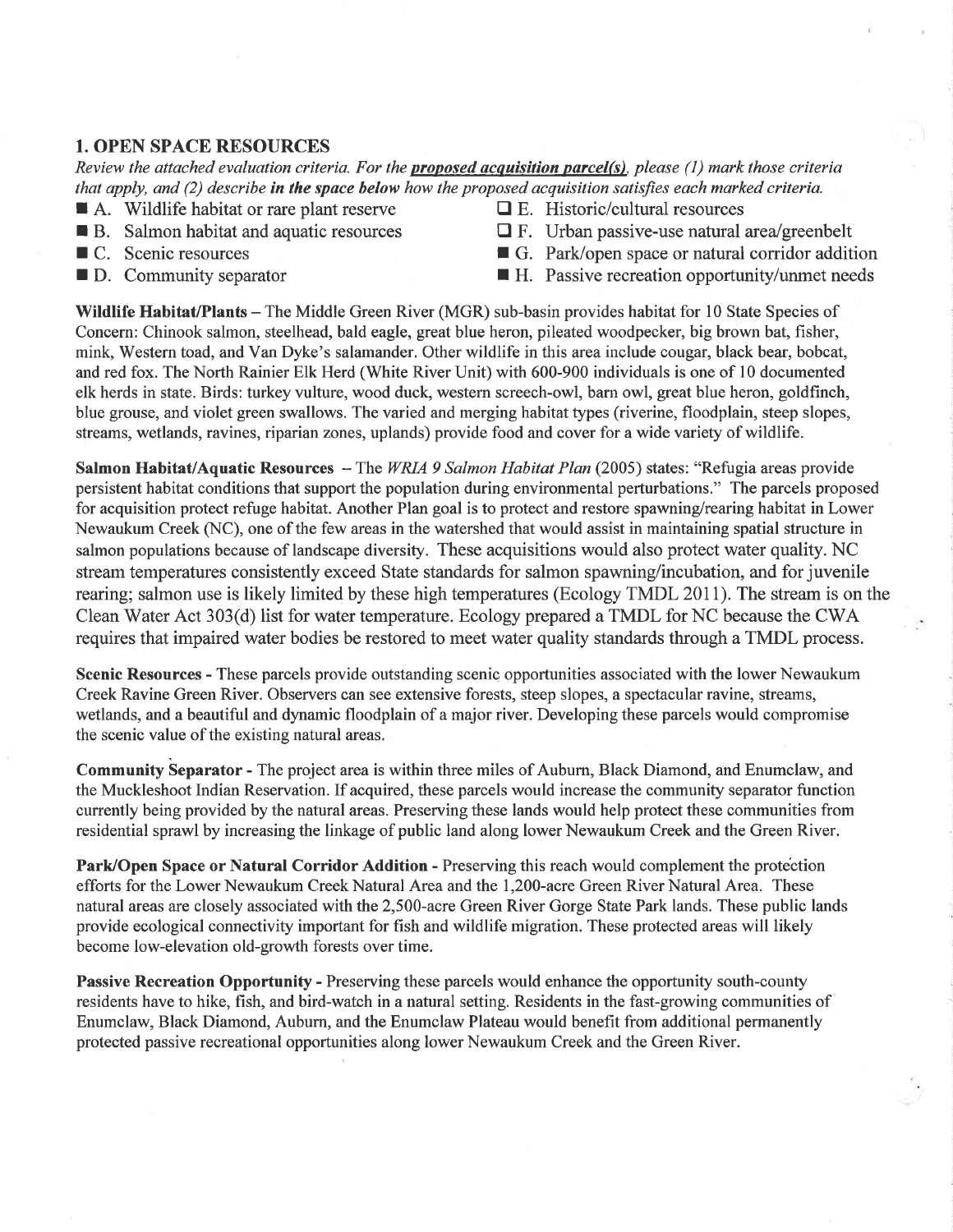# 2. ADDITIONAL FACTORS

For the **proposed acquisition parcel(s)**, please (1) mark all criteria that apply, and (2) thoroughly, yet succinctly describe in the space below how the proposed acquisition satisfies each marked criteria.

- A. Educational/interpretive opportunity
- $\blacksquare$  B. Threat of loss of open space resources
- $\blacksquare$  C. Ownership complexity/willing seller(s)/ownership interest proposed
- $\blacksquare$  D. Partnerships Describe any public or private partnerships that will enhance this project:
- $\blacksquare$  E. Is the property identified in an adopted park, open space, comprehensive, or community plan?
- $\Box$  F. Transferable Development Credits (TDC) participation

EducationaUinterpretive opportunity - Preserving these parcels would provide educational and interpretive opportunities. The properties contain upland, steep slope, and riparian habitat, the benefits of which could be described in educational signage along trails. Reasons why this area is important to fish, wildlife, and water quality could be highlighted with signage. Visitors could also learn about the fish and wildlife habitat restoration projects planned for the three natural areas.

Threat of loss of open space resources - Residential development is permitted in this area. The parcels are accessible by maintained county roads, and water and electricity can be easily accessed. The properties provide beautiful settings for homes (adjacent to natural area, views, etc.). Protection would prevent undesirable management issues associated with residential development (tree clearing, livestock grazing, pets, noise, light, off-road vehicle use, etc.).

Ownership complexity/willing seller/ownership interest - King County DNRP has contacted all of the prioritized parcel owners. All are willing to negotiate an acquisition.

Partnerships - This acquisition effort is supported by the Middle Green River Coalition.

Is property identifred in adopted park, open space, comprehensiye, or community plan? - Support for acquiring land in the areas where the parcels are found is expressed in: Waterways 2000 (KC 1995), Last Best Places in the Middle Green River report (KC 2002), the WRIA 9 Salmon Habitat Plan (WRIA 9 2006). Both lower Newaukum Creek and the Middle Green River are designated Wildlife Corridors in the King County Comprehensive Plan.

# 3. STEWARDSHIP AND MAINTENANCE

How will the property be stewarded and maintained? Does the property lend itself to volunteer stewardship opportunities? How will ongoing stewardship and maintenance efforts be funded?

Agency Participation - The maintenance and stewardship of these parcels will be the responsibility of KC DNRP. Stewardship of these sites will be a partnership between KC staff and community stewardship groups and volunteers. The three natural areas are currently managed exclusively for natural resource protection; the addition of these parcels to the KC natural area system would not change the management objectives of the natural areas or of the acquired parcel. However, the site management plan would be amended to include acquired parcels.

Monitoring and Maintenance - Baseline monitoring will be conducted immediately after property acquisition and include a site inventory. This information will provide a foundation for a site management plan, which will guide long-term monitoring, maintenance, restoration, and overall management. Monitoring and maintenance will be accomplished through volunteer work parties, paid staff, and contract crews. Adaptive management will be implemented to respond to other challenges observed through monitoring.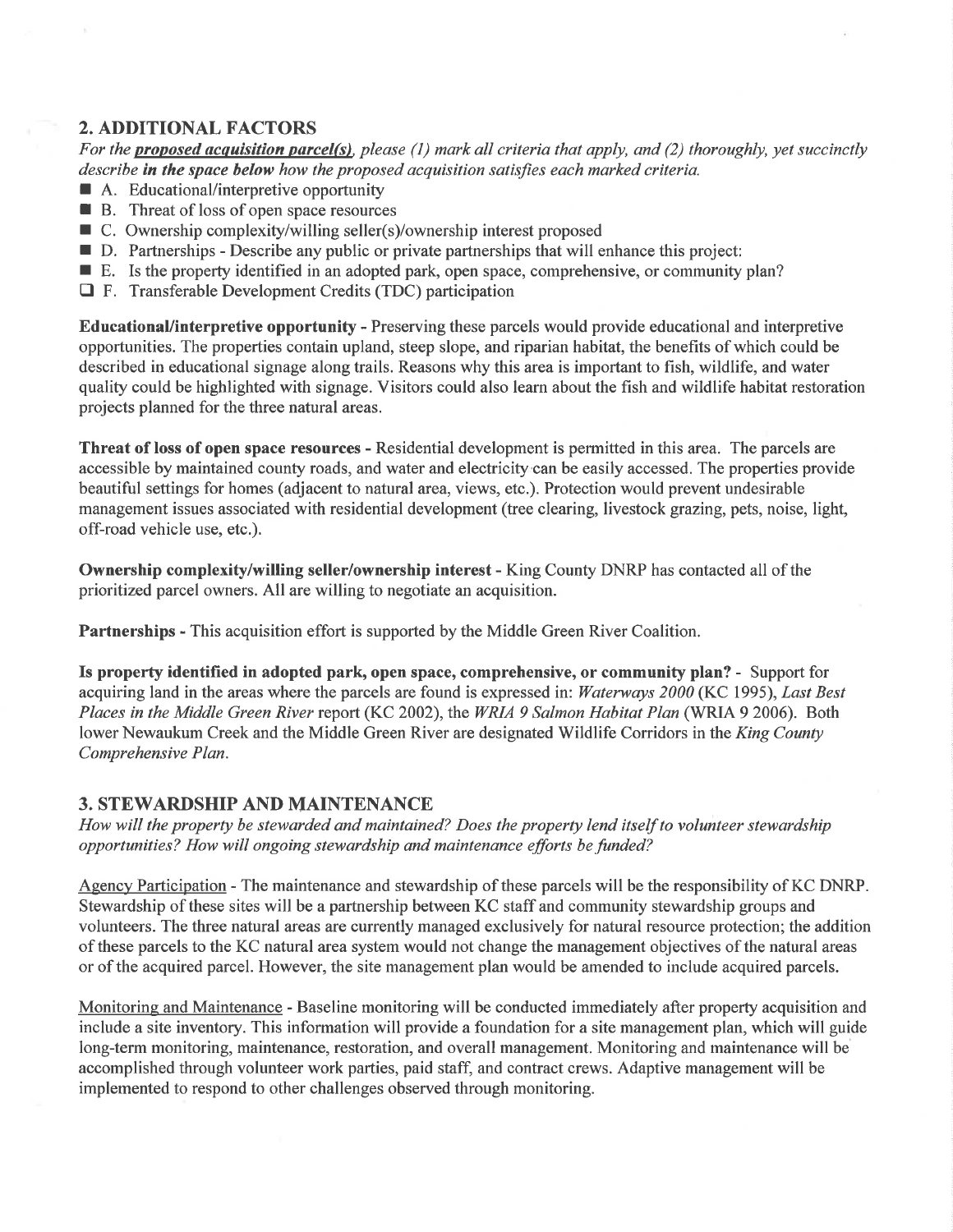Signage. Inspection and Enforcement - Like all public land, these parcels have the potential to become illegal dumping areas and may draw partygoers or transients. However, these particular parcels have a fairly low risk of this happening because of distance from urban areas and lack of access. Signage would be placed at the site and regular park inspections would be conducted to discourage misuse. KC staff works closely with the KC Sheriff's Department to ensure enforcement of County Park System Codes.

Volunteers - Volunteers from schools and community groups from Enumclaw and Auburn may be recruited for future restoration efforts.

Trails - KC DNRP will develop a trails plan if one is considered appropriate on-site. Any trails that are constructed would be "soft" and consistent with the primary use of the site as an undeveloped natural area. Trail maintenance would be accomplished by KC staff and volunteers.

# 4. PROJECT BUDGET

| \$525,000<br>$\sqrt{\ }$ TOTAL CFT APPLICATION AMOUNT* |
|--------------------------------------------------------|
|--------------------------------------------------------|

\*Allowable acquisition costs (Ordinance 13717): The disbursement of funds shall be made only for capital project expenditures that include costs of acquiring real property, including interests in real property, and the following costs: the cost of related relocation of eligible occupants, cost of appraisal, cost of appraisal review, costs of title insurance, closing costs, pro rata real estate taxes, recording fees, compensating tax, hazardous waste substances reports, directly related staff costs and related legal and administrative costs, but shall not include the cost of preparing applications for conservation futures funds.

#### Estimation of property value:

Briefly describe how land values have been estimated, i.e. appraisal, property tax assessment, asking price, letter of value or other means.

Budget estimates were correlated through market value comparison in KC appraisal files of comparable properties with similar site influences, and would be confirmed by appraisal prior to acquisition.

| <b>ESTIMATED PROJECT COSTS (dollars)</b>               |           |  |  |
|--------------------------------------------------------|-----------|--|--|
| Total property interest value                          | \$760,000 |  |  |
| Title and appraisal work                               | \$30,000  |  |  |
| Closing, fees, taxes                                   | \$25,000  |  |  |
| Relocation                                             | <b>NA</b> |  |  |
| Hazardous waste reports                                | <b>SO</b> |  |  |
| Directly related staff, administration and legal costs | \$35,000  |  |  |
| <b>Total Project Costs (CFT and other funds)</b>       | \$850,000 |  |  |

| <b>MATCHING FUNDS SOURCES</b>         | Date Expended or       | Match Funds Expended or |
|---------------------------------------|------------------------|-------------------------|
|                                       | Committed              | Committed               |
| 2017 Parks Levy - Regional Open Space | Requested via this CFT | \$325,000               |
| <b>Acquisition funds</b>              | Application            |                         |
| <b>Total Matching Funds</b>           |                        | \$325,000               |
| (Based on 2-year requirement)         |                        |                         |
| Unidentified Remaining Match Need:    |                        | <b>NA</b>               |
|                                       |                        |                         |

#### Unidentified remaining match need

Please discuss briefly how the unidentified remaining match need above will be met:

No additional matching funds are needed if 2017 Parks Levy funds are available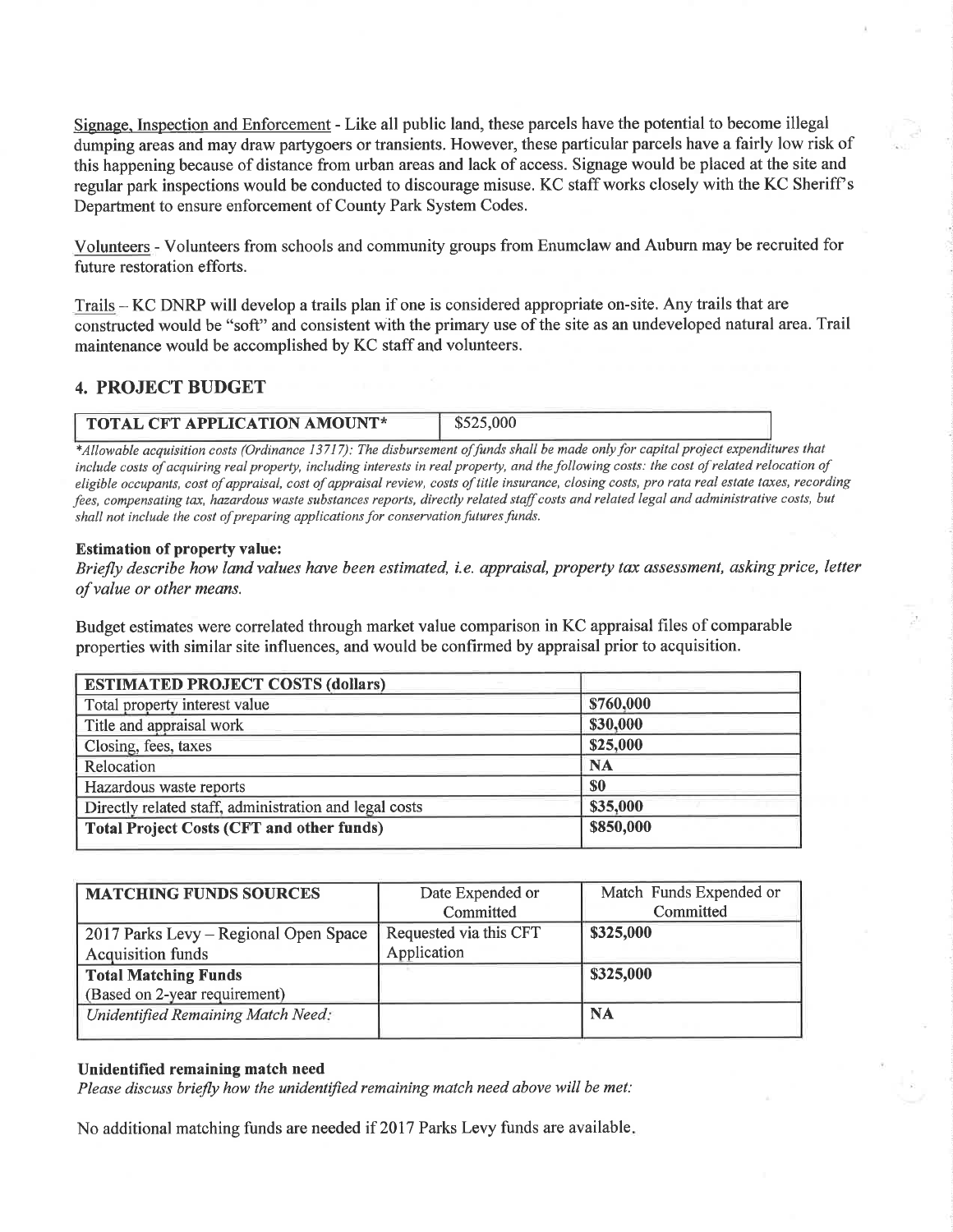## 5. IN\_KIND CONTRIBUTIONS FROM PARTNERSHIPS

| <b>Brief Activity Description</b> | <b>Dollar Value of</b> | <b>Status</b>        | <b>Activity Date Range</b>     |
|-----------------------------------|------------------------|----------------------|--------------------------------|
|                                   | In-kind                | (Completed, or       | (When was activity completed?) |
|                                   | <b>Contribution</b>    | Proposed in future?) | Or, date proposed in future)   |
|                                   |                        |                      |                                |
| <b>TOTAL</b>                      |                        |                      |                                |

# 6. ATTACHED MAP

Please attach a one-page,  $8\frac{1}{2}x\frac{11}{16}$  site map that shows the following:

- Each parcel proposed for acquisition in yellow or distinct shading and an indication of any parcel proposed for less than fee simple acquisition, such as a conservation easement;
- o Location of any proposed development to the site such as parking, trails or other facilities;
- Location of any proposed site restoration;
- o Existing public (local, state or federal) park or open spaces, labeled and shown in dark green or distinct shading;
- o Other permanently protected open spaces (private, non profit, institutional, etc.) shown in light green or distinct shading;
- . Major water courses such as creeks, rivers, lakes or wetlands;
- . Major roads, arterial roads or regional trails.
- Map scale: The map should show approximately a one-mile radius around the proposed acquisition(s).